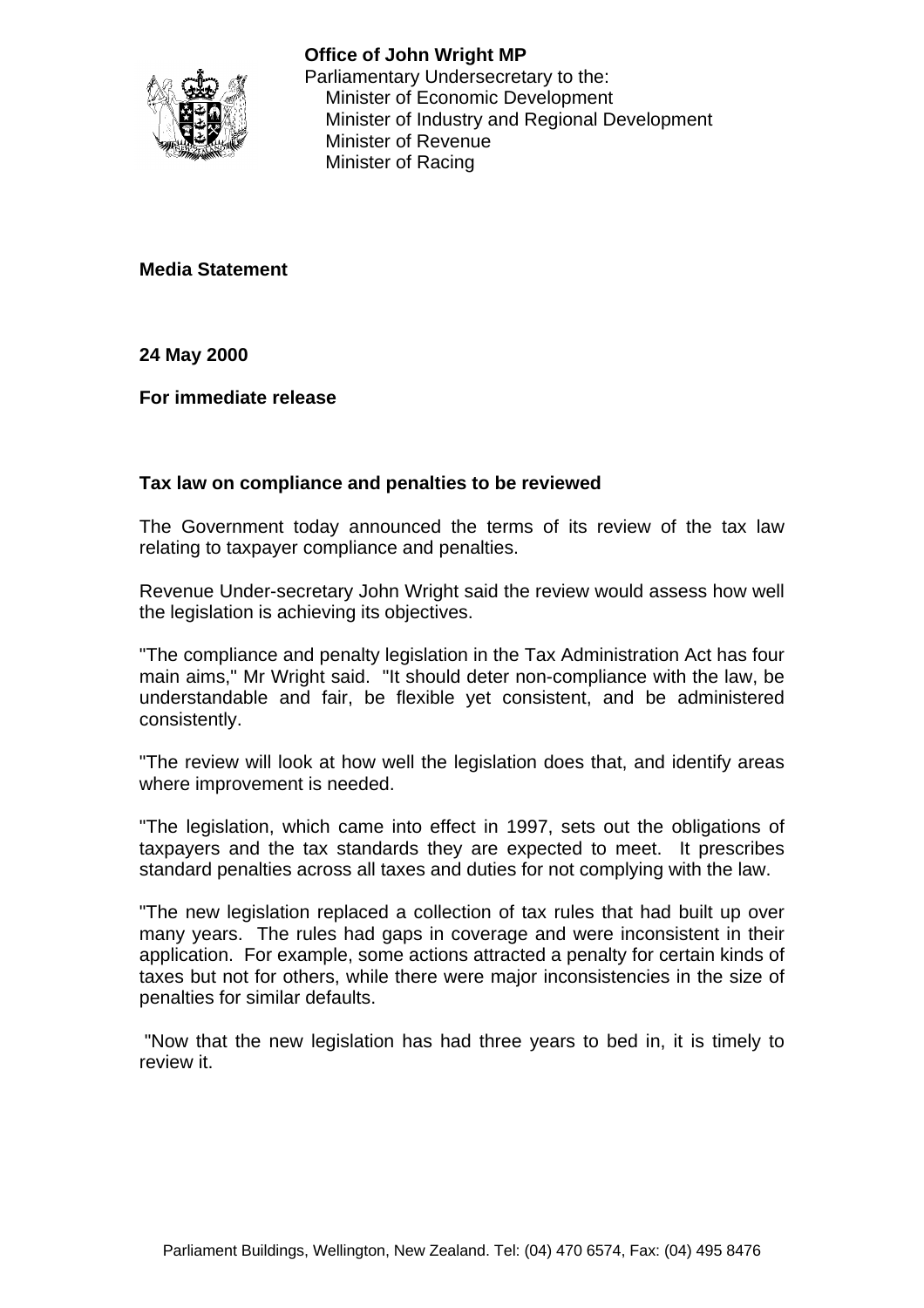"A further incentive is to respond to criticism of aspects of the legislation, mainly that it is too harsh or lacking in flexibility. For this reason the review will pick up on the relevant recommendations of the 1998 report of the Committee of Experts on Tax Compliance, and last year's report of the Finance and Expenditure Committee's inquiry into the powers and operations of Inland Revenue. Both inquiries made valuable contributions to understanding where the legislation could be improved.

''Changes inspired by their recommendations form part of a recently introduced taxation bill. They include the reduction of the incremental penalty for late payment from 2 percent to 1 percent, and the extension of relief provisions to all taxes, both of which introduce greater lenience and flexibility into the administration of the legislation.

"The public will be able to have its say on any changes arising from the review well before they are drafted into legislation. A discussion document seeking public submissions on proposals is planned for February of next year," John Wright said.

#### *For more information contact John Wright 025 968 192 and Charles Ngaki 04 470 6683*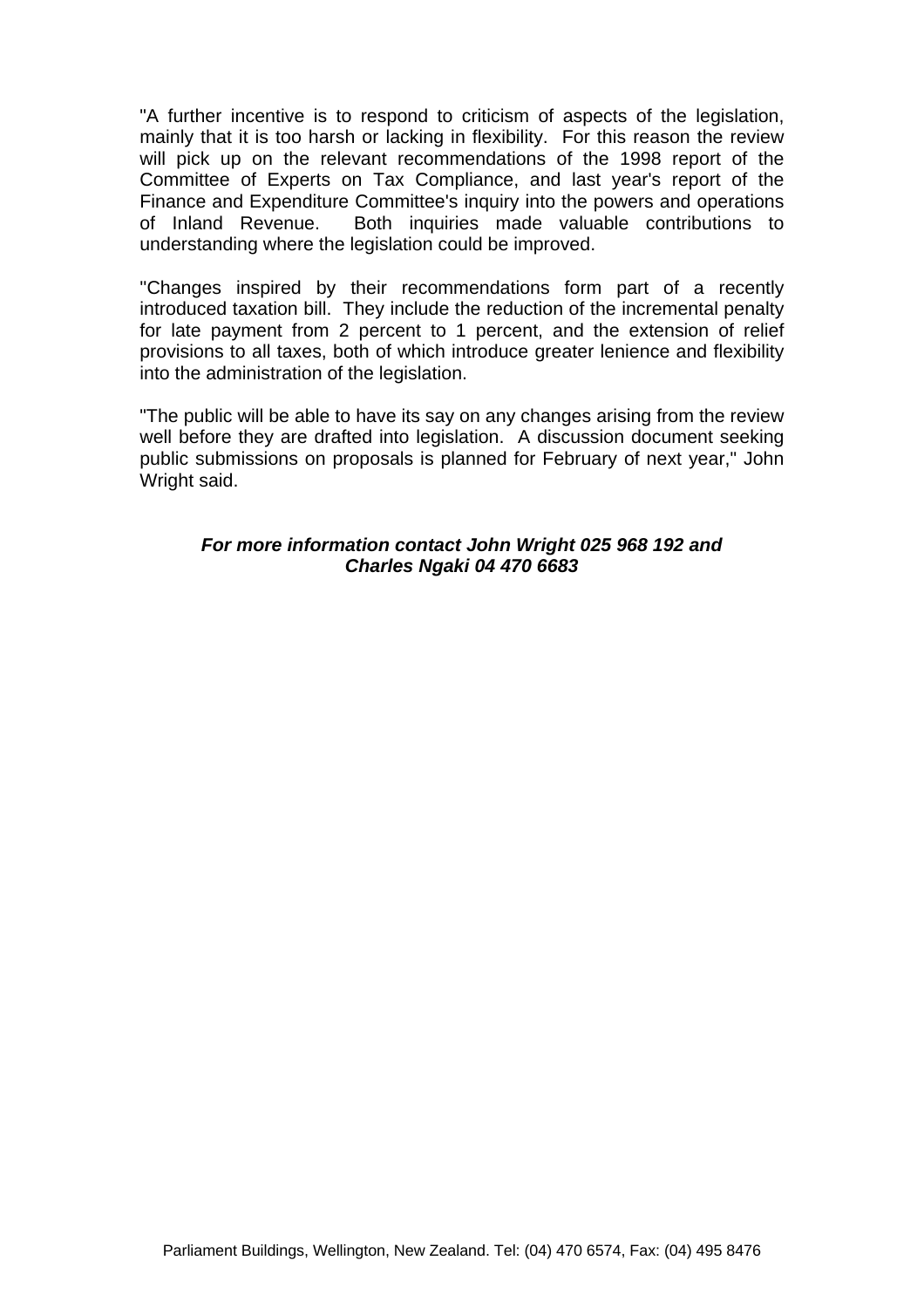# **Terms of reference for the review of the compliance and penalties legislation**

The review is to assess how well the compliance and penalties legislation is achieving its objectives, which encompass being:

- 1. effective in deterring non-compliance and encouraging remedial action;
- 2. understandable and fair, and perceived as such;
- 3. appropriately flexible and consistent; and
- 4. consistently administered.

The review will identify areas where improvements can be made to better achieve the objectives of the compliance and penalties legislation.

In relation to the objectives above, the review will consider the following issues:

#### *Effective in deterring non-compliance and encouraging remedial action*

- Whether there has been any change in compliance behaviour caused by the new legislation.
- Whether a past record of "good behaviour" should be taken into account when deciding whether to impose a penalty, and if so how; whether the Inland Revenue Department needs to exercise a greater degree of flexibility when applying shortfall penalties; whether shortfall penalties should apply when it is determined that the taxpayer has made an inadvertent error.
- Whether the legislation sets standards clearly. For example, what constitutes "lack of reasonable care" or "unacceptable interpretation"? How late filing penalties, late payment penalties and shortfall penalties are applied, including whether the levels of late filing penalty are appropriate given the different taxpayer groups. Whether the rates of shortfall penalties are appropriate, by being fair while deterring noncompliance and encouraging remedial action. Whether the standards imposed on agents are appropriate.
- In relation to sections 16 and 17 of the Tax Administration Act 1994, whether:
	- Section 17 should be amended to deem the records of an offshore entity controlled by a New Zealand resident to be under the control of that New Zealand resident.
	- Section 17 should be amended to remove the words "necessary or relevant".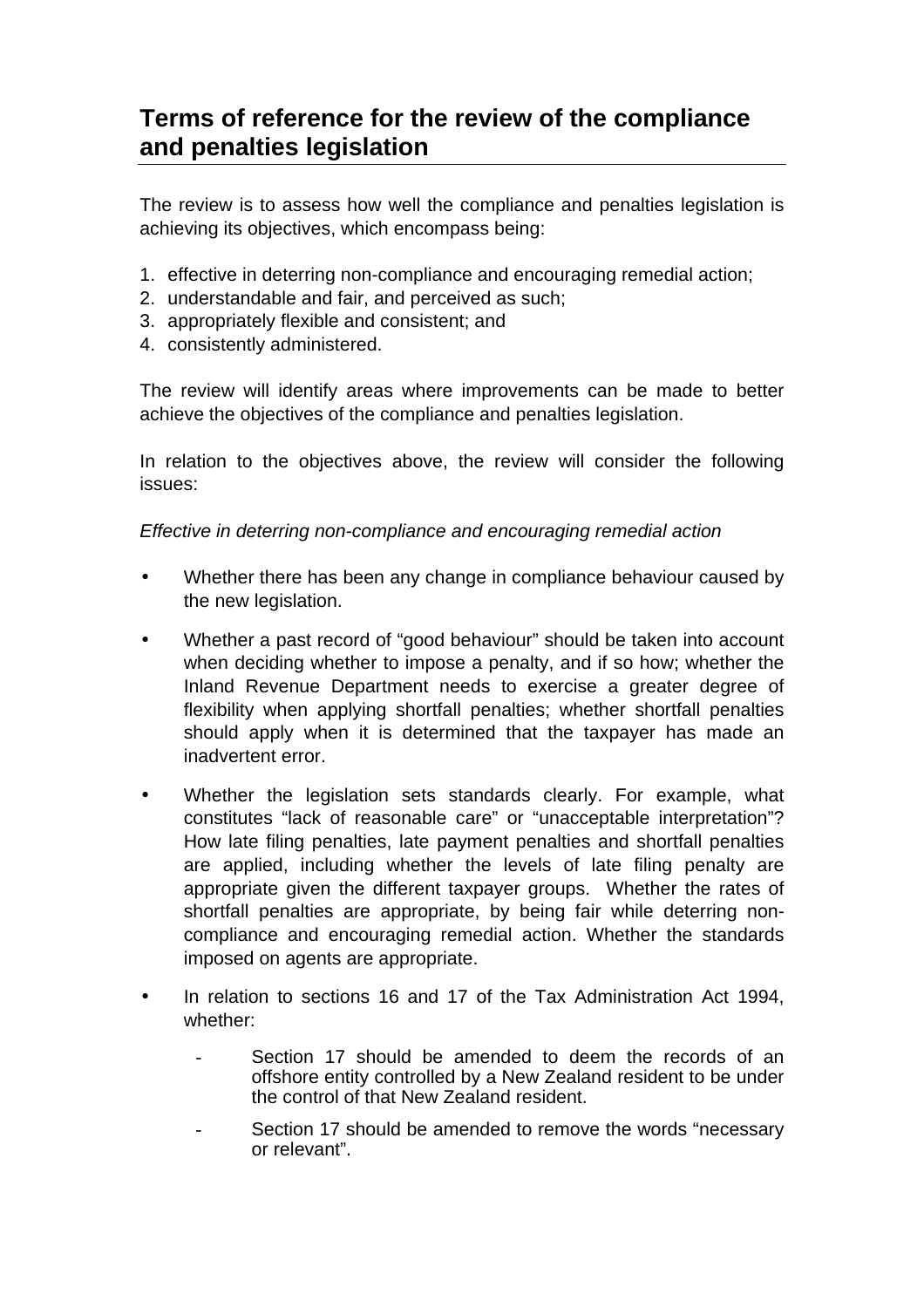- Section 17 should be amended to give the Commissioner the discretion to require that documents requisitioned under that section should be sent to an Inland Revenue office.
- Section 16 should be amended to allow documents to be removed from premises for copying and to be returned as soon as practicable.
- Section 16(2) should be amended to clarify that it applies to third parties.
- The method by which use-of-money interest is calculated to determine whether changes which can be made to the interest rates for overpayments and underpayments in order to reduce the differential between the rates are appropriate.
- Whether there are circumstances that require relief from the use-ofmoney interest rules.
- In relation to write-offs, whether there should be a time limit on the reinstatement of a debt; whether, if the present policy continues, the term "write-off" should be replaced by wording that more accurately describes the policy (for example, "provisional write-off"); whether it is necessary for the write-off provisions to be contained in the Inland Revenue Acts.
- Whether there should be no penalties for voluntary disclosures.
- The criteria for entering into instalment arrangements, reporting to the Government on the matter.
- Whether there should be the option of having an annual GST return based on figures from the financial statements, with GST payments during the year being regarded as provisional. In the case of GST returns it may only be when the annual accounts are completed that GST errors are identified. Taxpayers are potentially exposed to penalties.
- Whether Inland Revenue should be required to reinforce internally and publicly the principle that if a taxpayer (or advisor) has not interpreted the legislation a penalty for unacceptable interpretation cannot apply.
- Whether there should be penalties on temporary shortfalls.
- The wider remission powers of the Commissioner in respect of use-ofmoney interest to cover the situation where the taxpayer did not have the benefit of the use of the funds or no economic benefit was gained; the Commissioner's split rate approach and its validity.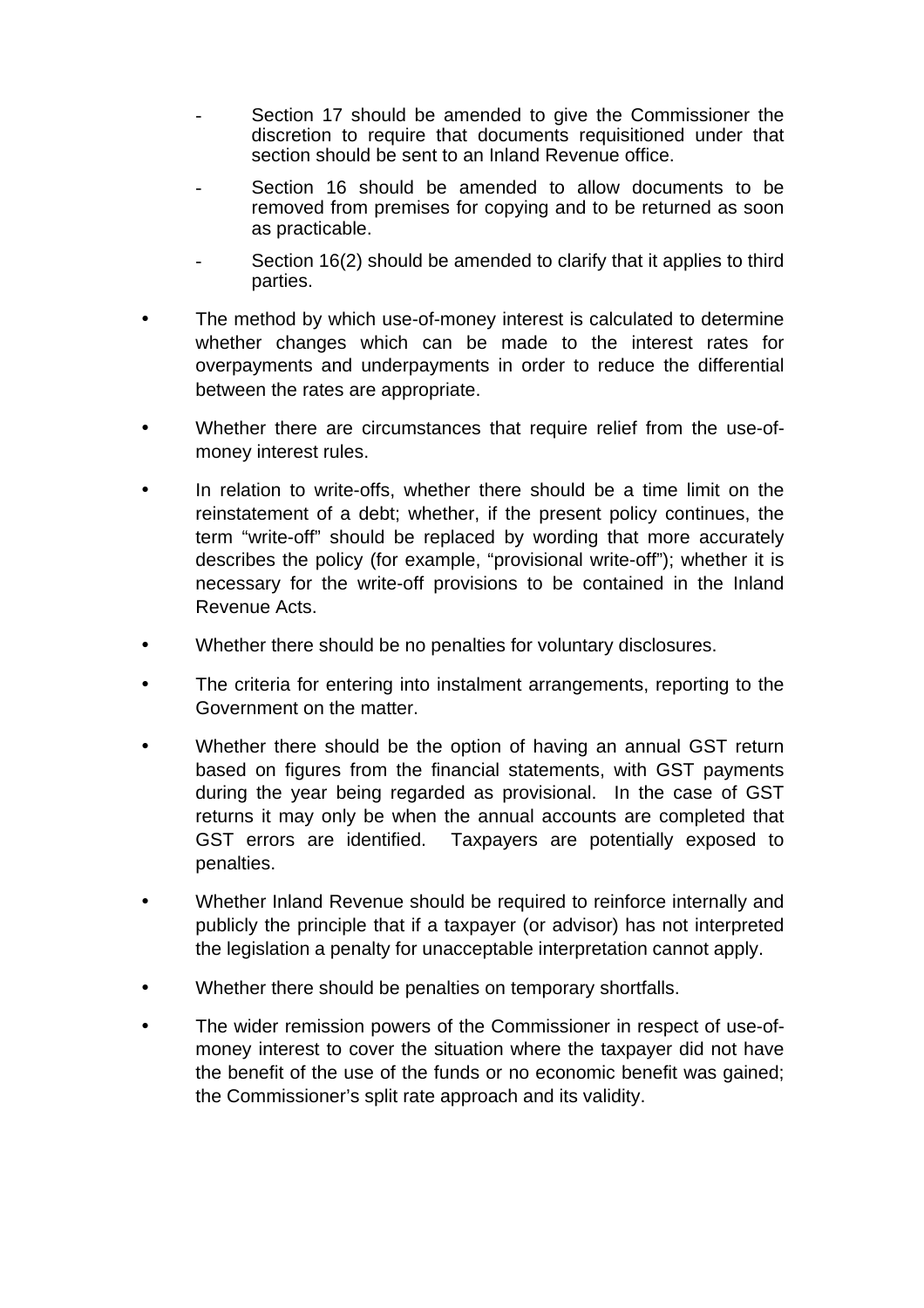## *Understandable and fair, and perceived as such*

- Whether the fairness of the penalties provisions is apparent to all taxpayers, and taxpayers that comply can see that those who do not comply are adequately penalised.
- Whether the Government's performance expectations of taxpayers are reasonable.
- Whether the debt hardship and instalment arrangement provisions are adequate and the rules for offsetting overpayments or tax credits against underpayments or tax debits are adequate.
- Whether the Tax Administration Act 1994 should be amended to provide a clear, four-year time bar in relation to all taxes except where the Commissioner of Inland Revenue has reasonable grounds to suspect a return to be fraudulent or wilfully misleading.
- The process by which assessments can be challenged, in particular considering whether a time limit should be placed on the Commissioner of Inland Revenue when addressing a taxpayer's Notice of Response.
- The concept of encouraging the retention, on file, of particulars of tax situations and their rationale if some uncertainty is involved; the issue of requiring disclosure if the tax at risk in a tax position exceeds a specified threshold (such disclosure would be required to be accompanied by sufficiently informative statements on the tax situation at issue and the tax position taken); the role of record keeping versus disclosure to the Commissioner and the appropriate treatment of such disclosure.
- Whether incentives could be provided to taxpayers to ensure that they pay off their debt in the shortest timeframe they can afford. For example, the use-of-money interest rate could reflect the term of the instalment arrangement.
- Whether the remission provisions can be applied to companies.

## *Appropriately flexible and consistent*

- Whether the legislation minimises compliance costs where possible and is consistent with the proposals in the discussion document *Less Taxing Tax*.
- The extent of any lack of consistency in the application of the compliance and penalties legislation, owing to unclear or uncertain legislation.
- Whether there should be more flexibility in considering remission and hardship.